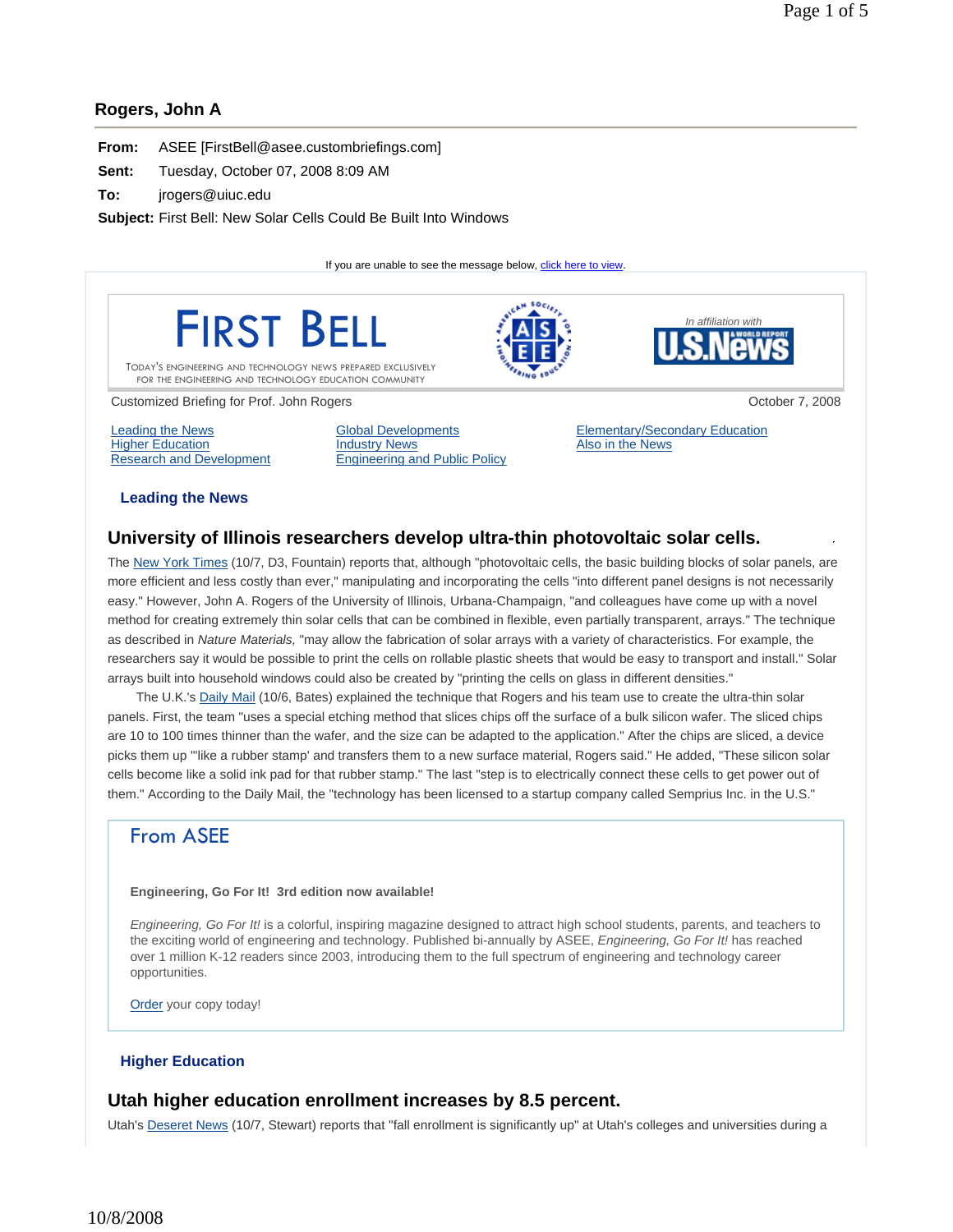"time when higher education is facing budget cuts." According to the Deseret News, "this year's fall enrollment rose by 11,896 students, an increase of 8.48 percent, from fall 2007." One education expert pointed out that "the poor economy, a different way of counting enrollment, and a recent push in the importance of a college degree all are contributing factors to the increase." Salt Lake Community College's enrollment increased by "4,722 students, many of whom are in career and technical training classes." Weber State University (WSU) in Ogden "experienced an enrollment increase of 3,368." The Deseret News notes that "higher education officials encouraged colleges and universities to include their concurrent enrollment numbers into the mix this year." WSU Provost Michael Vaughan said, "Concurrent enrollment is a high priority for WSU because it serves the needs of area students and local school districts."

#### **Research and Development**

# **Canadian researchers develop new technology for CO2 capture.**

UPI (10/7) reports, "Scientists at the University of Calgary say they have developed a technology to capture carbon dioxide gas directly from the air." According to David Keith, director of the university's Institute for Sustainable Energy, Environment and Economy, he and his team use "a relatively simple machine that can capture trace amounts of CO2 present in the air at any place on the planet.." He said, "The thermodynamics suggests air capture might only be a bit harder than capturing CO2 from power plants. We are trying to turn that theory into engineering reality."

# **U.S. contractor developing surface coating that could lead to sleeker aircraft.**

UPI (10/7) reports that HRL Laboratories, "a U.S. defense contractor, is developing a new type of surface coating that one day could mean sleeker aircraft." Company officials say that "the technology, called holographic impedance surfaces, potentially could allow aircraft designers to place antennae flush to the fuselage." It could also "be used to get rid of radar blind spots by allowing radar waves to wrap around an aircraft," according to an official from the Air Force Office of Scientific Research, who added that "the Air Force intends to fund the research for at least another three years, though implementation could be years away."

#### **Global Developments**

#### **Bad electrical connection cited as cause of LHC shutdown.**

The AP (10/7, Higgins) reports, "A bad electrical connection likely caused the malfunction that sidelined the world's largest atom smasher days after it was launched with great fanfare." According to Lyn Evans, project leader of the Large Hadron Collider (LHC) at CERN, the European Nuclear Research Organization, "the fault was probably a poor soldering job on one of the particle collider's 10,000 connections." The AP notes, "It will take at least two months for the repair, meaning the collider cannot be restarted until spring, after its mandatory shutdown due to high electricity costs during the winter." Lyn Evans, LHC project leader, said that "he still hasn't been able to examine the damage because the collider is too cold to be opened." The atom smasher "operates at extremely cold temperatures to take advantage of superconductivity -- the ability of some metals to conduct electricity without any resistance near absolute zero degrees."

# **Eco-friendly technology being built, implemented in Japanese factories.**

The Japan Times (10/7, Masuda) reports that "major industrial companies with factories in the Kansai region, including Osaka, are aiming to turn out new high-tech products related to new energy and energy-saving as well as the reduction of carbon dioxide emissions." This is causing eco-friendly technology to flow into the Kansai region and its factories. Sanyo, for instance, "plans to introduce a mass production line system for lithium-ion batteries for hybrid vehicles at its plant in the town of Matsushige in Tokushima Prefecture." Meanwhile, Panasonic Electric Works Tatsuno Co.is seen as "conspicuous in [its] attempts to reduce greenhouse gas emissions from [its] factories. Tatsuno actually manufactured a wattmeter to measure electricity consumption and installed the device at its plant. The device has helped to reduce carbon dioxide emissions by about three percent."

#### **Industry News**

# **Funding for algae-to-fuel research "skyrocketing."**

The Seattle Post-Intelligencer (10/7, Stiffler) reports that the "amount of money being invested in algae-to-fuel research by venture capitalists is skyrocketing." Algae startups "are snapping up graduate students knowledgeable about the aquatic plants before they've even finished their degrees, and they're hustling to form alliances with algae academics who for years toiled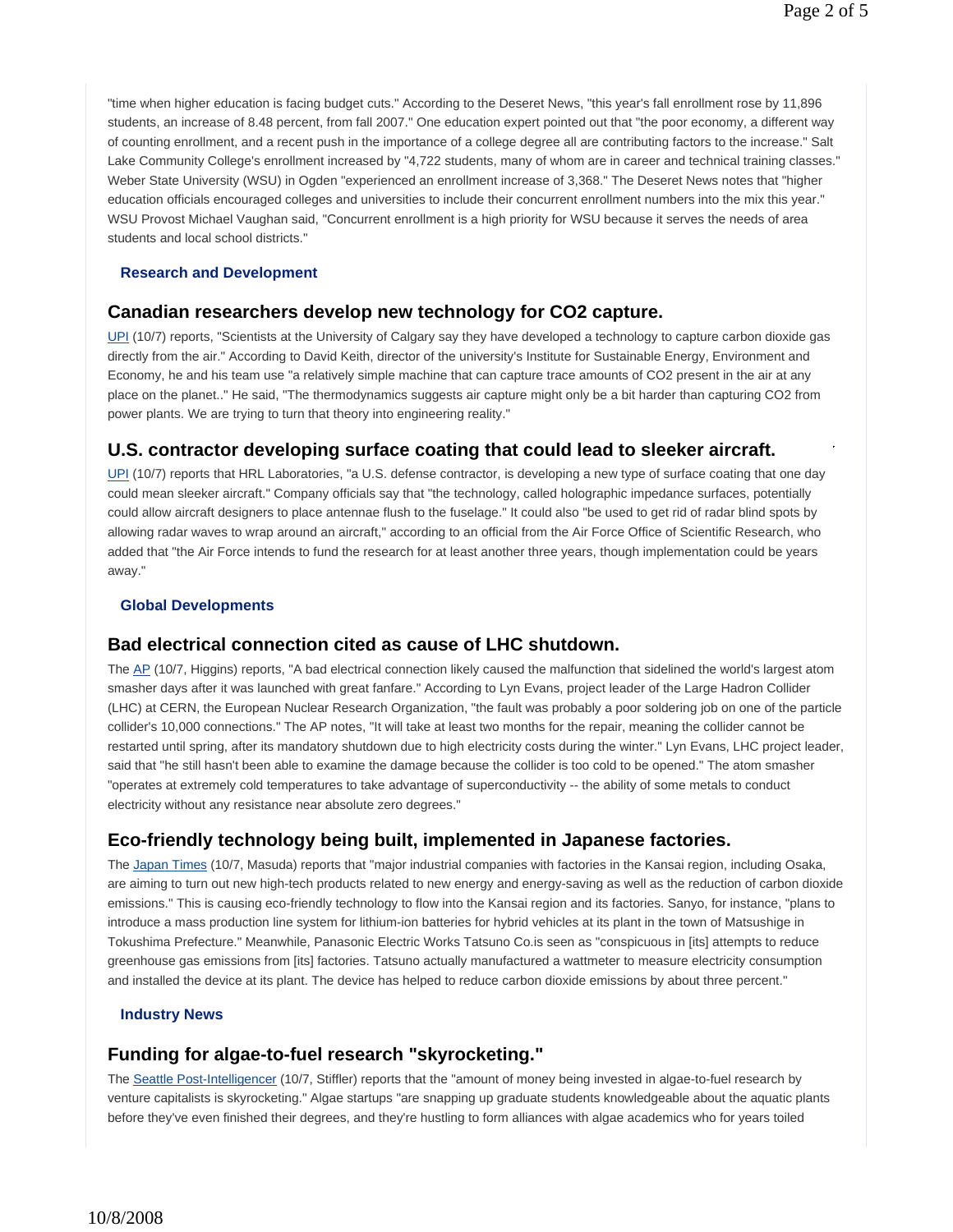without much notice." Rose Ann Cattolico, a University of Washington (UW) algae expert, "was recently recruited to start a business to work on algae-derived fuels. The company, called AXI, is a partnership between the UW and Allied Minds, an investment firm." She "was sought by the investors for her 30 years of algae expertise and wide-ranging knowledge of species." According to the Post-Intelligencer, "in 2007, \$32 million in venture capital was pumped into businesses working on algae fuel." And "so far this year, that number has reached \$184 million worldwide, according to Cleantech Network, which tracks environmental industries." However, "many estimates predict it could be 10 years until algae fuel can be produced on an affordable, large scale."

# **Wave, tidal energy draws renewed interest.**

The Wall Street Journal (10/7, R6, Ordóñez) reports, "Dozens of companies...have invested in or" are weighing "the potential of technology designed to harness electrical energy from waves, tides, and currents." New Jersey's Ocean Power and New York's Verdant Power Inc. "are among the firms that already have built or plan to build wave- and tidal-power stations in oceans or adjacent waters. Others, such as Chevron, are seeking government approval to study the feasibility of such projects." Kim Copelin, a spokeswoman for Chevron said that the energy company "is monitoring ocean-energy technology and considering how it might be integrated into [its] operations." Chevron "is seeking a permit from the Federal Regulatory Energy Commission to start researching a possible tidal-power project in Alaska's Cook Inlet." The Journal noted that such "projects represent a rebirth of interest in the ocean and other waters as a source of energy, which intensified during the 1970s oil crises but fizzled in the 1980s when the price of oil dropped." Now, as concerns "about global climate change, foreign-oil dependency, and rising commodity prices" are growing, "companies and governments are taking another look."

#### **Engineering and Public Policy**

# **NRC delays decision on request to import radioactive waste.**

The AP (10/7, Vergakis) reports, "The Nuclear Regulatory Commission (NRC) said Monday it is delaying a decision on whether to allow EnergySolutions Inc. to import the largest-ever amount of nuclear waste into the U.S." The NRC's ruling opens "the window for Congress to block all foreign waste before the decision is made." The agency "said it will wait until a federal court decides whether an interstate compact can block disposal of the waste in Utah before deciding on the company's import application." EnergySolutions "wants to bring the 20,000 tons of low-level waste from Italy through the ports of Charleston, S.C., or New Orleans for processing in Tennessee." The freight "would primarily consist of contaminated metals, wood, paper, plastic, liquids and ion-exchange resins." After processing, roughly "1,600 tons would be disposed at the company's dump in the western Utah desert." However, "the proposal has drawn a record number of public comments -- most opposing the plan."

# **South Dakota State University awarded NSF grant for solar cell research.**

South Dakota's Argus Leader (10/6) reported that "South Dakota scientists' work building next-generation devices to harvest solar energy will be easier thanks to a" \$250,000 National Science Foundation (NSF) "grant for state-of-the-art equipment." Mahdi Farrokh Baroughi, assistant professor in South Dakota State University's (SDSU) Department of Electrical Engineering and Computer Science, said that the "grant will help researchers at SDSU, as well as the South Dakota School of Mines and Technology, and the University of South Dakota." Baroughi explained that "there are two immediate uses for the new equipment. One is to make a variety of cost-effective solar cells that can better convert sunlight to electricity." The second use for the equipment is to make "large-area electronic devices such as high-resolution and high-power displays, high-resolution X-ray detectors, and next-generation scanners and photocopiers." The Argus Leader noted that the "new equipment will allow South Dakota scientists to continue their push to develop photovoltaic devices using new materials that may be able to harvest a wider range of sunlight."

#### **Elementary/Secondary Education**

# **Texas program seeks to determine how much science knowledge kindergartners should already possess.**

Texas's Austin Business Journal (10/7) reports that a \$2 million grant from the National Science Foundation will help fund the University of Texas (UT) Center for Science and Math Education's Building BLOCKS for Science program. This education initiative "seeks to determine what young people should know about science by the time they enter kindergarten," the Business Journal explains. "To gather the information, a research team from the college and participating Austin area teachers of fouryear-olds will work together to assess students." Researchers will "observe a variety of school settings, including public and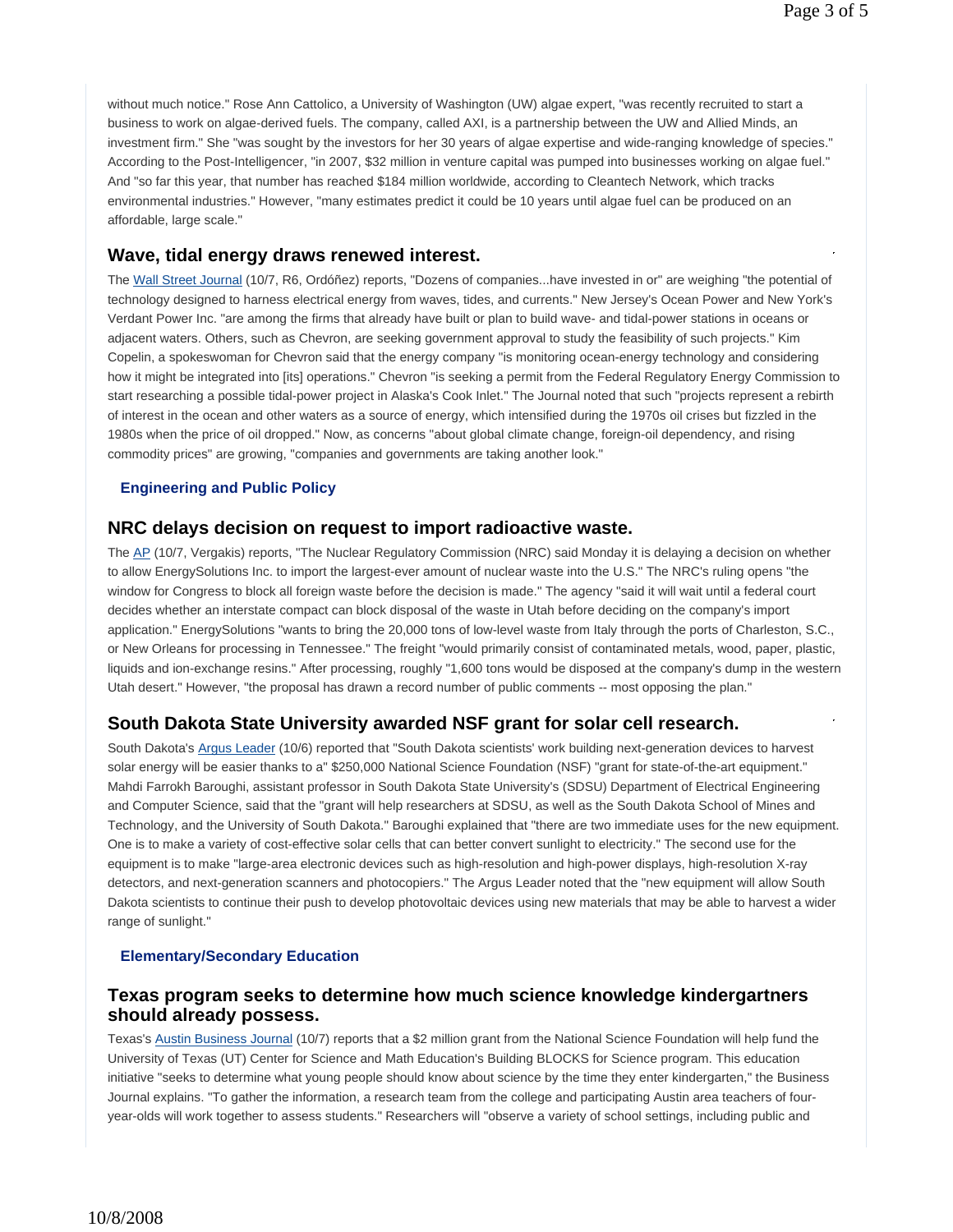private preschool classrooms, head start programs and day care facilities." UT maintained that "little research has been done on appropriate science instruction for young children." The grant "will offer a unique opportunity to investigate the boundary between pre-kindergarten and kindergarten-to-second grade science understanding."

#### **Also in the News**

### **Apple rumored to be developing new MacBook manufacturing process.**

PC World (10/7, Nichols) reports that "the rumor mills have been running at full capacity to figure out the mystery behind a new Apple product called the MacBook Brick." According to PC World, an "Apple insider revealed that the Brick is in fact a new manufacturing process" that "is based around using lasers and water-jets to carve a single block of aluminum into a MacBook chassis." If "the rumor is plausible," such a factory "could mean a lot" to consumers. "Since the MacBook chassis would be carved there wouldn't be any need for bending the metal, which can often create weak points for breakage." In addition, a chassis made of a "single piece of aluminum" would make "for an overall smoother MacBook. And most importantly, while the factory to take advantage of the Brick process might be expensive, the process itself is relatively cheap, meaning that the MacBooks produced will cost less while still being more durable."

Mac News World (10/7, San Miguel) quoted Gartner analyst Mark Margevicius, who said that "he's still waiting for evidence to reverse his initial skepticism" of the rumor. Margevicius said, "One of the things that's intrigued me with aluminum is that it's heat-dissipating. ... If the case ends up being a heat sink of some sort, that to me would be pretty innovative." However, Margevicius disagreed with the assertion by one blog that the brick process would be "a game-changer." He said, "I have a hard time believing that if I save three or four ounces on a notebook, that it's a game-changer. ... The hype around this company can be pretty extreme at times."

#### **Report ranks states on energy efficiency.**

The AP (10/7) reports that the American Council for an Energy-Efficient Economy (ACEEE), an advocacy group, "ranks California, Connecticut, and Oregon at the top of a list of states improving energy efficiency." The ACEEE's report (pdf), released Monday, "rated Idaho as the most improved state in this category, moving from 25th two years ago to 13th. California, Connecticut, and Oregon were followed in the top 10 by Vermont, New York and Washington state." Additionally, "Minnesota and Massachusetts were tied, and New Jersey made the top tier of states." The report "examined the states on areas such as building codes, transportation and land-use policies, utilities' efficiency programs, financial incentives and support for research." Indiana NBC affiliate WTHR-TV (10/7, Walker) and the Ohio News Network (10/7) also cover the story.

#### **Subscriber Tools**

- Unsubscribe
- Change Email Address
- Send Feedback
- Email Help

**Advertise with U.S. News Custom Briefings:** Reach key professionals every morning

*First Bell* is a digest of the most important news selected from thousands of sources by the editors of U.S. News Custom Briefings. ASEE does not receive any revenue from the advertising herein. The presence of such advertising does not endorse, or imply endorsement of, any products or services by ASEE. The statements and opinions contained in the articles referenced by *First Bell* are solely those of the individual publications cited and not of ASEE. Neither U.S. News Custom Briefings nor ASEE endorses or is liable for the use of or reliance on any information contained in this briefing. ASEE is not responsible — to the extent permissible under applicable laws — for any injury or damage to persons or property resulting from the use of products, procedures, operations, ideas or instructions referenced in *First Bell*. View U.S. News Custom Briefings' privacy policy.

This complimentary copy of First Bell was sent to you at jrogers@uiuc.edu as a service to the engineering & technology education community.

For information about ASEE member benefits, please contact ASEE Member Services at membership@asee.org or 202-331-3520.

American Society for Engineering Education | 1818 N Street, N.W., Suite 600 | Washington, DC 20036